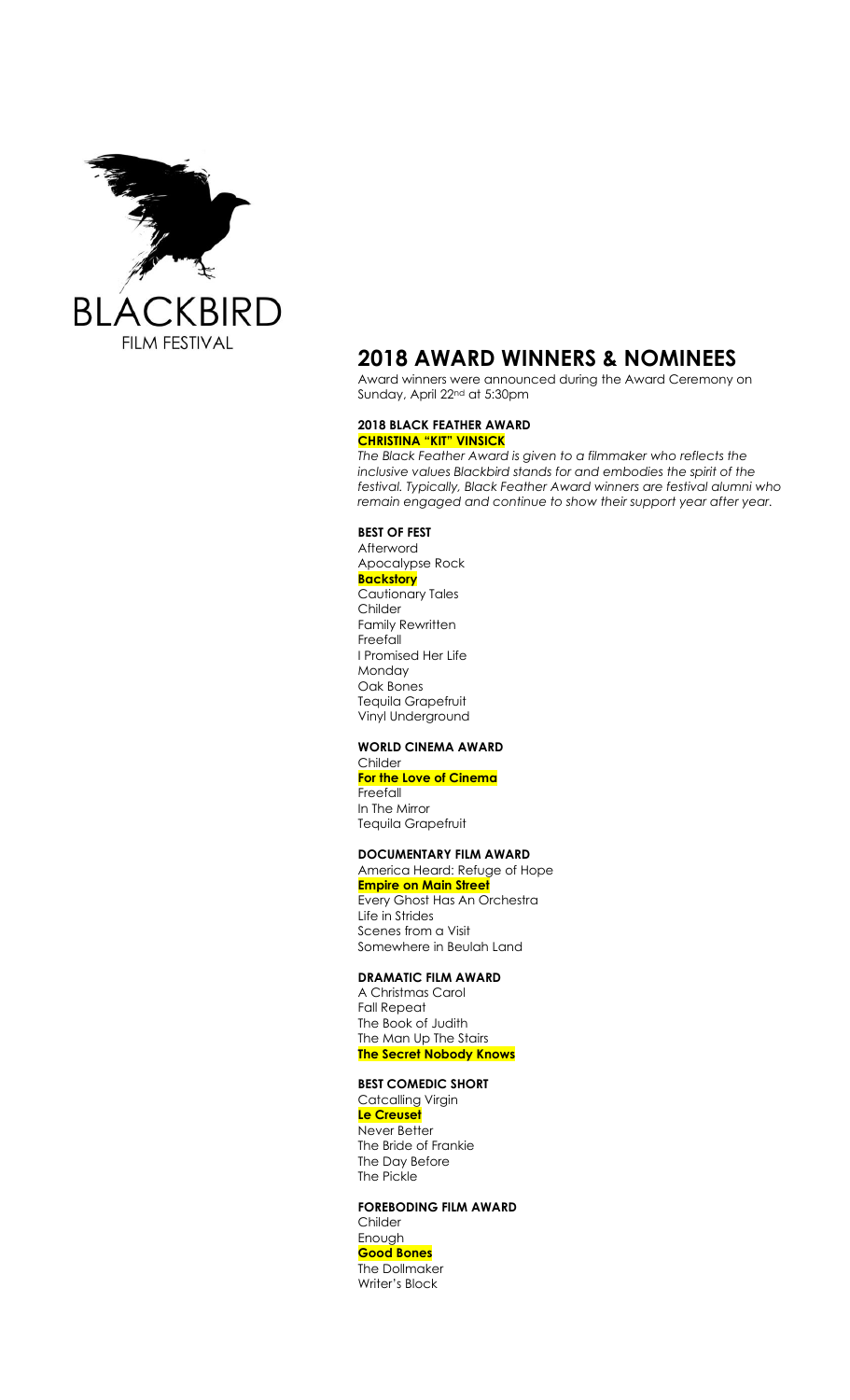#### **ACTION FILM AWARD**

End Unsung Five are the Fallen Monday **Photokill The Summit**

#### **WEBSERIES AWARD**

150 KG End Unsung **Karmic** Running With Violet Tinder is the Night The Open Mic

### **ANIMATED SHORT AWARD**

**Corky** Pink Bubbles **Sea-Tectives** The Genesis The Wooden Child Wilder Life

# **ANIMATED SEQUENCE AWARD**

Adam Peiper **Black Bird**

Family Rewritten Isabella

Real Artists

### **UPSTATE NY FILM AWARD**

**America Heard: Refuge of Hope** Family Rewritten Run

Scopaesthesia Still Here: 200 Years on The Erie Canal

### **MICO-CINEMA AWARD**

Brainless Agenda: "Daily Life of an Actress" **Catnip** Share the Love Speech!ess – Legs **Stay**

## **HEART & SOUL AWARD**

For the Love of Cinema In a Heartbeat Pauline **Run** Spot

Somewhere in Beulah Land

#### **SOUND DESIGN AWARD**

Adam Peiper Every Ghost Has An Orchestra Oak Bones Sunny and Gerd in Spring Cleaning **Time Left** Wilder Life

### **CINEMATOGRAPHY AWARD**

Desolation Follows Isabella **Oak Bones** Sphere of Life The Book of Judith The Secret Nobody Knows

# **ORIGINALITY IN CINEMA AWARD**

Afterword Oak Bones Real Artists The Dinner Scene Time Left **Toni the Triangle Triangles**